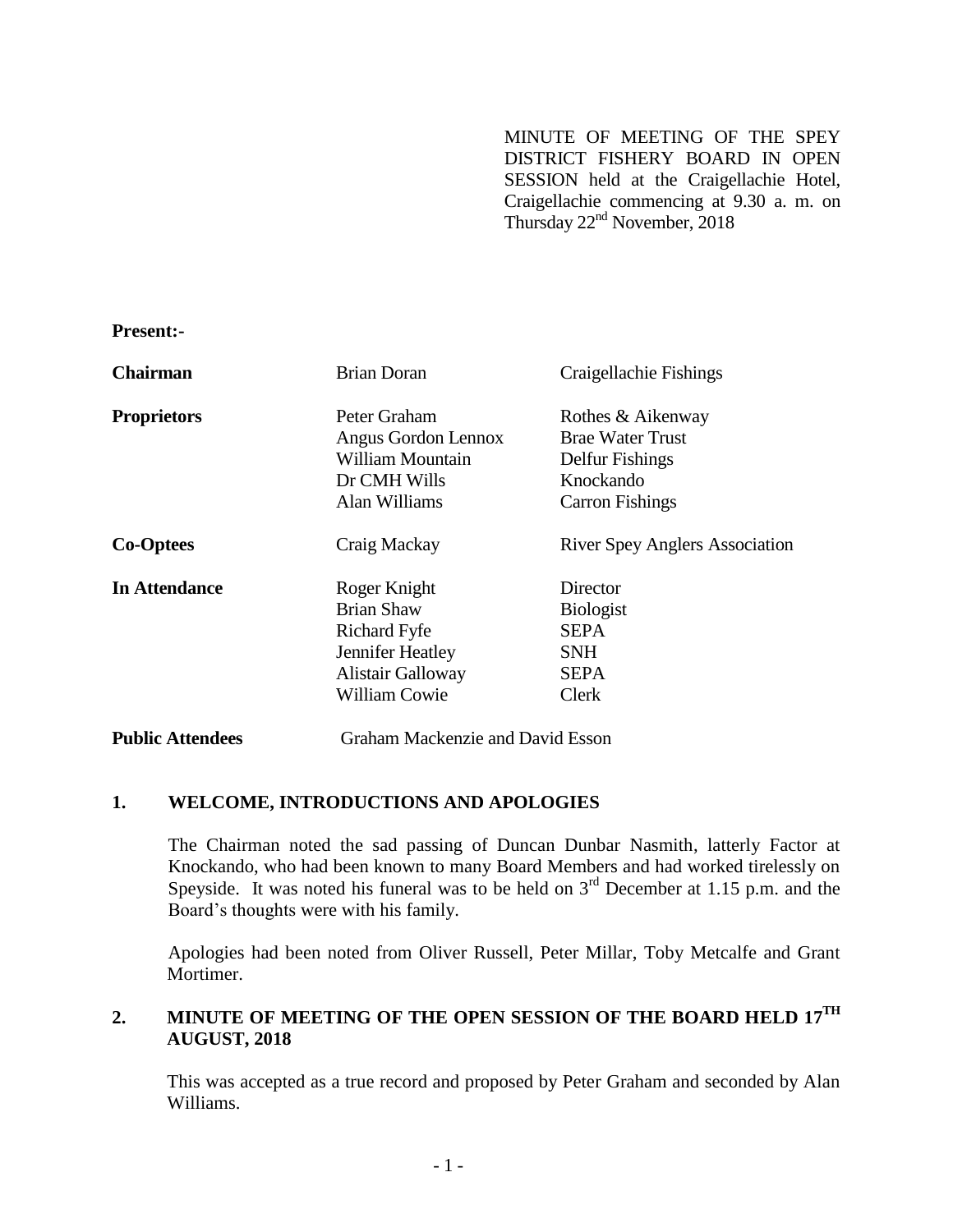# **3. MATTERS ARISING FROM PREVIOUS MINUTES**

### 3.1 Electrofishing Data

In response to enquiry, the Director confirmed there had been no further approach from Government. He reported that the Board would receive approximately £12,000 for its surveys and this would cover costs, but not much more. The Chairman agreed that a close look at costs should be made and to engage with FMS to resolve matters. Other Board Members stressed the need for a commercial appraisal of the project to ensure it did not cost more than the sum allocated against it.

# 3.2 Support Letter from Richard Fyfe

The Chairman reported that this had not yet been received and Richard, who was present at the meeting, apologised, but advised that this was due to staff redeployment. He undertook to organise this and confirmed that issuing the letter was not a problem in principle. Jen Heatley of SNH confirmed that they would support and Richard Fyfe would speak directly to Colin Bean and would action as soon as possible. The essence of the letter was to state that SEPA and SNH valued the Electrofishing data provided by the Board and were prepared to state this publicly.

# **ACTION POINT – RICHARD FYFE TO ISSUE LETTER IN SUPPORT OF BOARD ELECTROFISHING EFFORT.**

3.3 Hydrologist Attendance

It was noted that a Hydrologist was due to attend the meeting but, after discussion with Alistair Galloway, it was felt that this was more appropriate for the new Board.

3.4 AST

It was noted that Mark Bilsby was to be approached by the Chairman following the last meeting and the Chairman confirmed that he had been.

3.5 Distillery Hot Water Leak

Alan Williams asked SEPA representatives what procedures there were for monitoring the temperature of releases from Distilleries. Alistair Galloway advised that monitoring was carried out, but could not answer specific technical details.

Alan Williams requested that a report was brought back to the Board of precise action taken and Alistair Galloway confirmed that he would come back with specific information on that matter.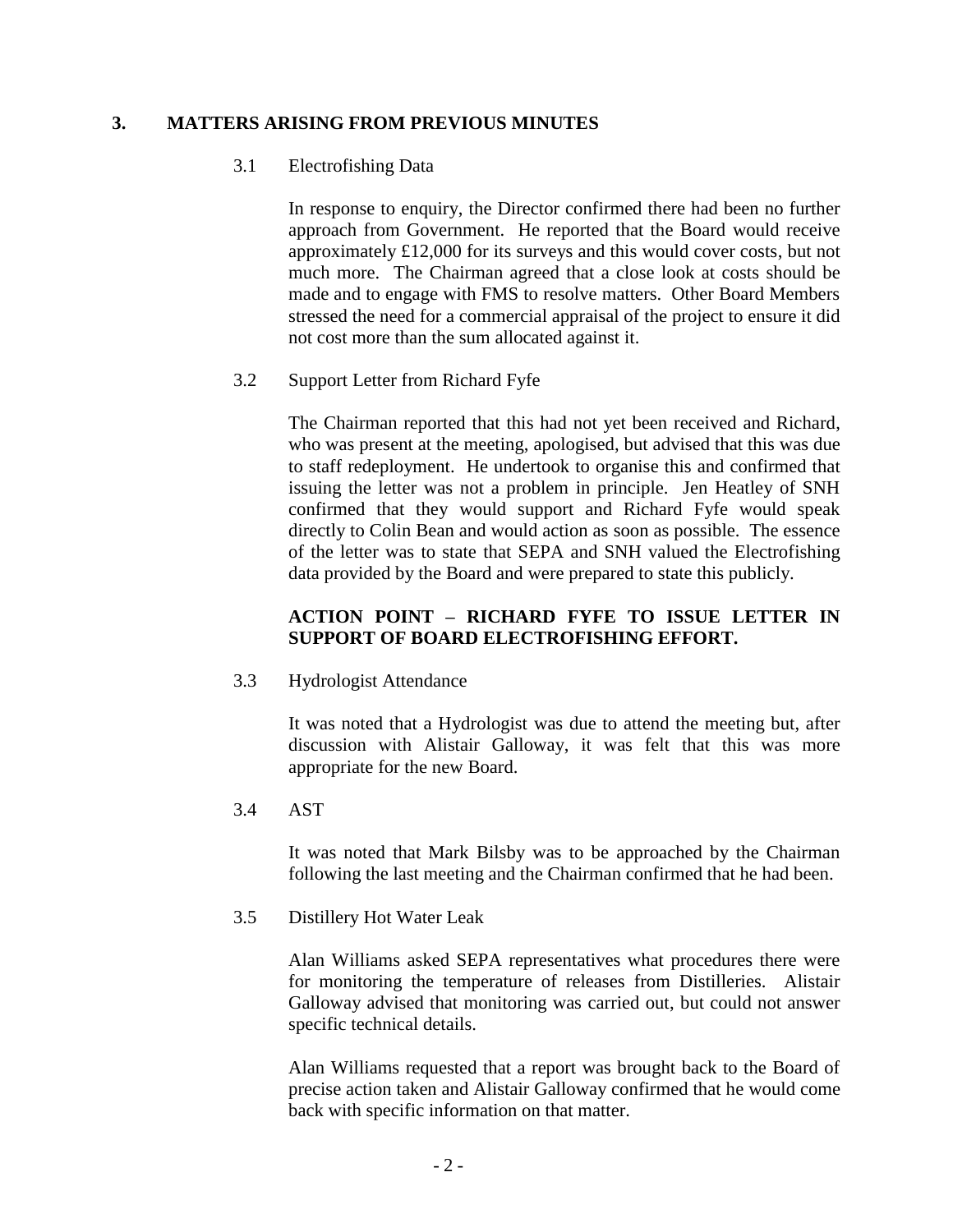Peter Graham enquired whether the control of hot water leaks was part of a Distillery's CAR License and Alistair Galloway confirmed that it was, but would be more specifically addressed in the renewed License Applications procedures.

#### 3.6 Fisheries Management Planning Template

Brian Shaw noted that a final decision had been made on the trial of a Scottish Government Fisheries Management Planning template and the Spey was to be included in it. The Government will then have a blue print for the whole country ranking pressures in all parts of the country as they affect different areas.

Craig Mackay asked where information on stocking areas and optimum density was publicly available.

Peter Graham reported that this would be on the website and is made available publicly.

It was also suggested an approach be made to Colin Bean to publicise the specific advice behind the broodstock capture licence application, so that the public and the Board could understand the background.

Peter Graham agreed that there was no reason not to put all of the portfolio of information on the website and Board Members agreed.

SNH also confirmed that they had taken into account the economic effect in providing advice but, in the end, it was a Marine Scotland decision. Conservation objectives were for Marine Scotland to decide, who approach matters on a precautionary basis, with advice from SNH. She stressed that SNH were advisors and not regulators.

**ACTION POINT – THE PORTFOLIO OF INFORMATION WOULD BE PUT TOGETHER IN A PACK AND ALL RELEVANT DETAILS WOULD BE PUBLISHED ON THE WEBSITE. THE DIRECTOR AND THE BIOLOGIST WOULD DEAL WITH THIS ASPECT.** 

### **4. DIRCTOR'S REPORT**

The Director's Report was as attached to this Minute, but the following particular points arose using the numbering on the Director's report.

1.1 Salmon and Grilse

The salmon catch was now 3,178 compared to 5,292 in 2007, 7,632 in 2006 and 7,728 in 2015. On conservation, the return rate was now 98%.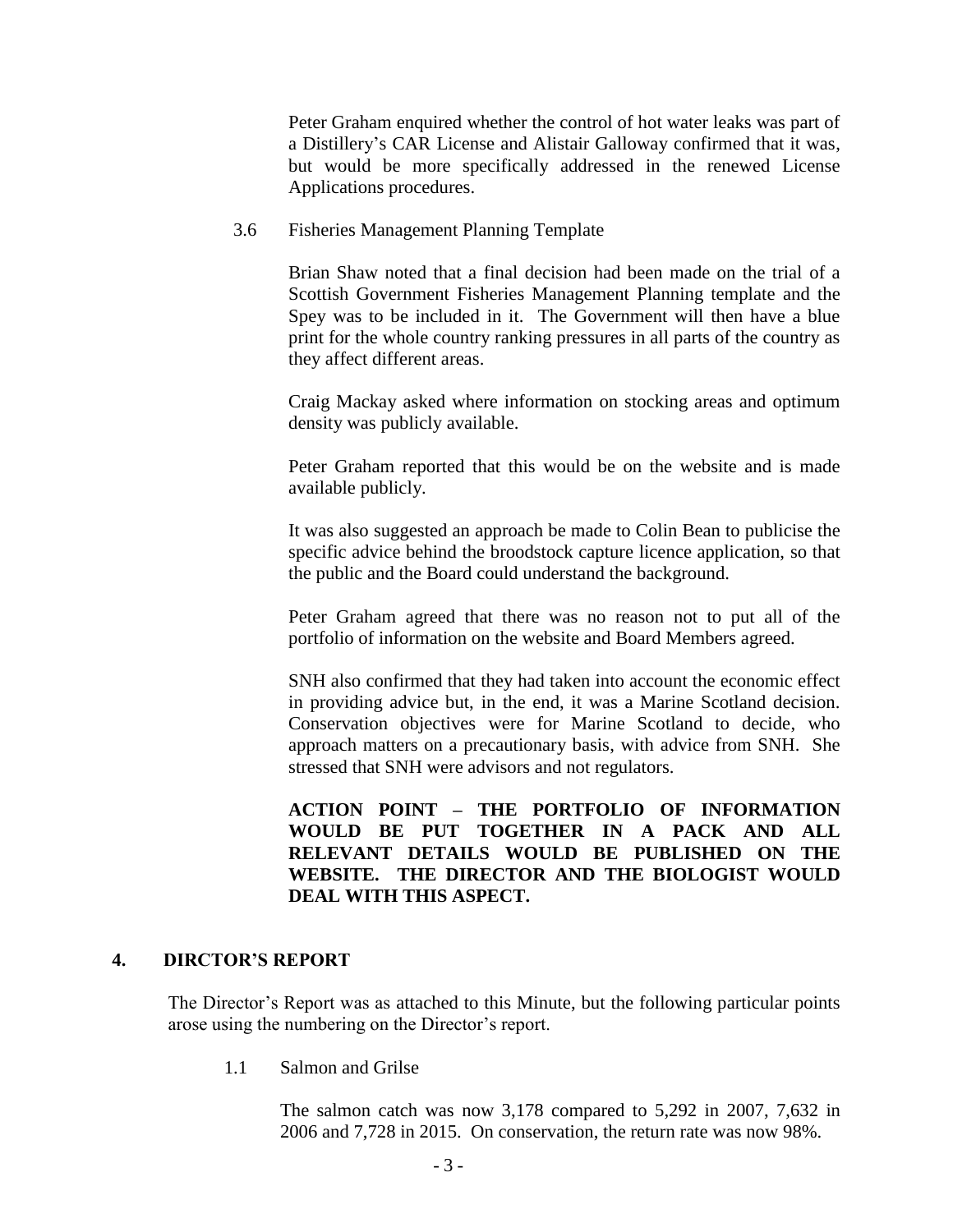## 1.2 Sea Trout

The number of sea trout for the year was at 1,830 against the 10-year average of 2,025. As far as conservation was concerned 88% had been released as against 82% the previous year.

1.3 Conservation Policy

The Board resolved to maintain this unchanged.

2 Stocking and Broodstock Capture License

A huge amount of time and effort had been spent by Roger Knight and Brian Shaw, but despite this, the Scottish Government had declined the increase sought by the Board. The Director indicted that the Board was not alone in this treatment from Scottish Government and in response to questions, he cofirmed that, as far as he was aware, the Tay had applied for similar numbers. A significant issue was that the Scottish Government were moving towards a National Policy on broodstock capture and stocking which would have an impact in the future. Questions were then asked:-

- Q Peter Graham enquired why there was a lack of local volunteers in broodstock capture.
- A In response it appeared that there were a number of normal participants who were ill, and others who had normally been involed were getting older.
- Q Peter Graham also asked about the method of stripping fish, which had been advertised on Facebook. He was concerned that it could attract negative comment and wanted therefore to know whether the Board were acting under the best practice.
- A Brian Shaw confirmed that there was not necessarily a recognised method, but welfare should be foremost and he suggested that it should be for the Biologist to determine.

The Chairman felt that it was important to continue to use social media to provide information to the public, but it was felt that the description or showing of actual stripping fish would be unhelpful. It was resolved that it would be for Brian Shaw to determine what was best practice for stripping fish and to ensure best practice guidelines were available for the following year.

# **ACTION POINT – BRIAN SHAW TO PRODUCE BEST PRACTICE POLICY FOR STRIPPING FISH.**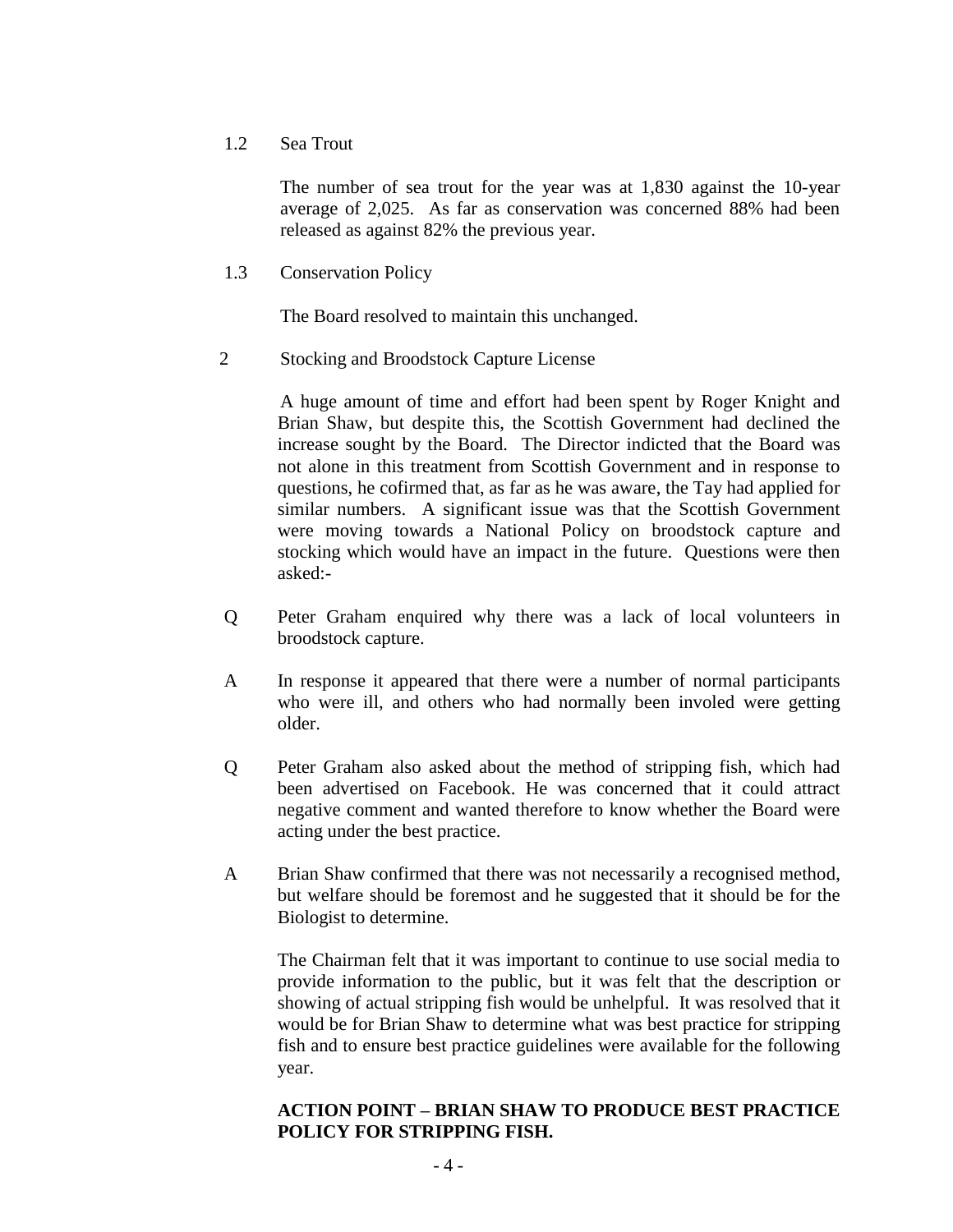Alan Williams suggested that there should also be revised line management responsiblity for the various activities that Board employees carried out and this should be reviewed. The Chairman agreed with this.

# **ACTION POINT – REVIEW OF BOARD LINE EMPLOYEES RESPONSIBLITY TO BE UNDERTAKEN.**

- Q Dr Catherine Wills enquired whether a full number of fish for the hatchery had been collected so far.
- A In response the Director advised that the broodstock capture was still underway and they were still working on this. There had been very few fish in the upper river to date, though.
- 3 Spey Fishery Board Action Plan

This would be considered in more detail, but with regard to marketing salmon rivers, an initial meeting with the "big four" rivers had taken place on the 28th September.

In response to enquiry, the Director confirmed that all of the other larger rivers had seen a major decline in salmon numbers, although some of the northern and smaller rivers had done better.

4 Spey Dam

Richard Fyfe was asked to comment on the current position and he was pleased that Professor Colin Adams and Matt Newton had been able to attend the meeting reported upon in the Director's Report.

He advised that it was likely that work would be broken down into different packages and separate meetings would follow. There had been some hiatus in terms of personnel, as Bob Morgan had been absent through illness, but progress was being made and they were looking for the Gupta Group to provide an update prior to Christmas.

It was also noted that a lot of past survey work had been carried out and that it would be important to collate this together. This would be something that Richard Fyfe would press the Gupta Group to take on. As far as smolt reacking was concerned, though, next year would see most resources focused primarily on the AST's Missing Salmon Project.

- Q Alan Williams asked what the relationship was between the Science and Technical Appraisal Committees.
- A Richard Fyfe confirmed that the science committee were looking primarily at fish tracking options and the tech group were looking at the technical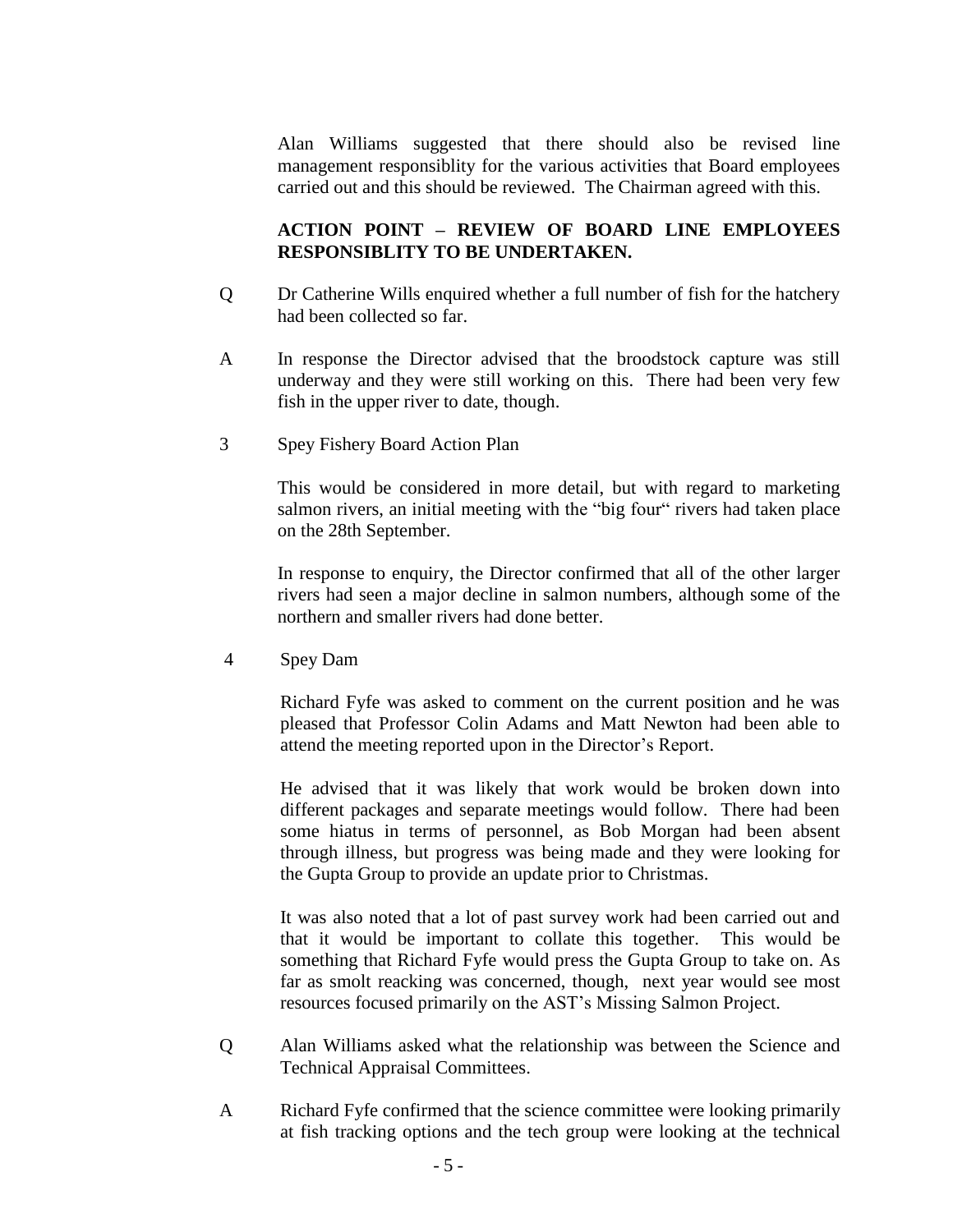aspects of Spey Dam. In connection with time frames, Richard Fyfe felt that progress was being made, but acknowledged that the Board were looking for a much quicker resolution of matters.

As an aside, Peter Graham had been discussing a project in Canada which involved a Hydro Dam and which had similarities with the Spey Dam. He felt it was possible that the information from Canada would be useful for the science group to study.

The Chairman felt that huge progress had been made in the last 18 months and was very pleased with SEPA's increased engagement in the last 18 months.

Richard Fyfe advised that as they had delved-in further, they had realised that there were a lot of areas which were unknown i.e. smolt behaviour and loss etc., but there were two major issues that were being addressed: up-stream passage; and down-stream passage. He reported that everywhere where there had been a large dam with difficulty of up-stream passage of adults, there was a corresponding problem with down-stream passage of smolts.

Board Members were however concerned that by concentrating on downstream passage, the progress on the work up-stream would be delayed, but Richard Fyfe confirmed that they were absolutely focused on progress on both issues.

Alan Williams stressed the need for Richard Fyfe to liaise with Brian Shaw and identify the link to research which had been carried out in Norway. They had looked into fish passage in dams on a number of occasions and there was a huge body of information available there.

Brian Shaw, for his part, asked for a vote of thanks to Alistair Galloway and Richard Fyfe for now taking this on and for their engagement. The Chairman echoed these sentiments, but encouraged them to look at any link for other evidence or research available elsewhere.

Craig Mackay was concerned that the Gupta Group may be using the technical assessment as a second guess on classification, but Richard Fyfe responded to say he did not think that was the case and that Gupta do accept the classification, which stems from a lack of fish above the dam.

The Chairman reiterated that currently the relationship around the Spey Dam issue was at its best stage and Richard Fyfe would be invited to come back to the next meeting with his reaction to the other research.

## **ACTION POINT – TO INVITE RICHARD FYFE FOR NEXT MEETING.**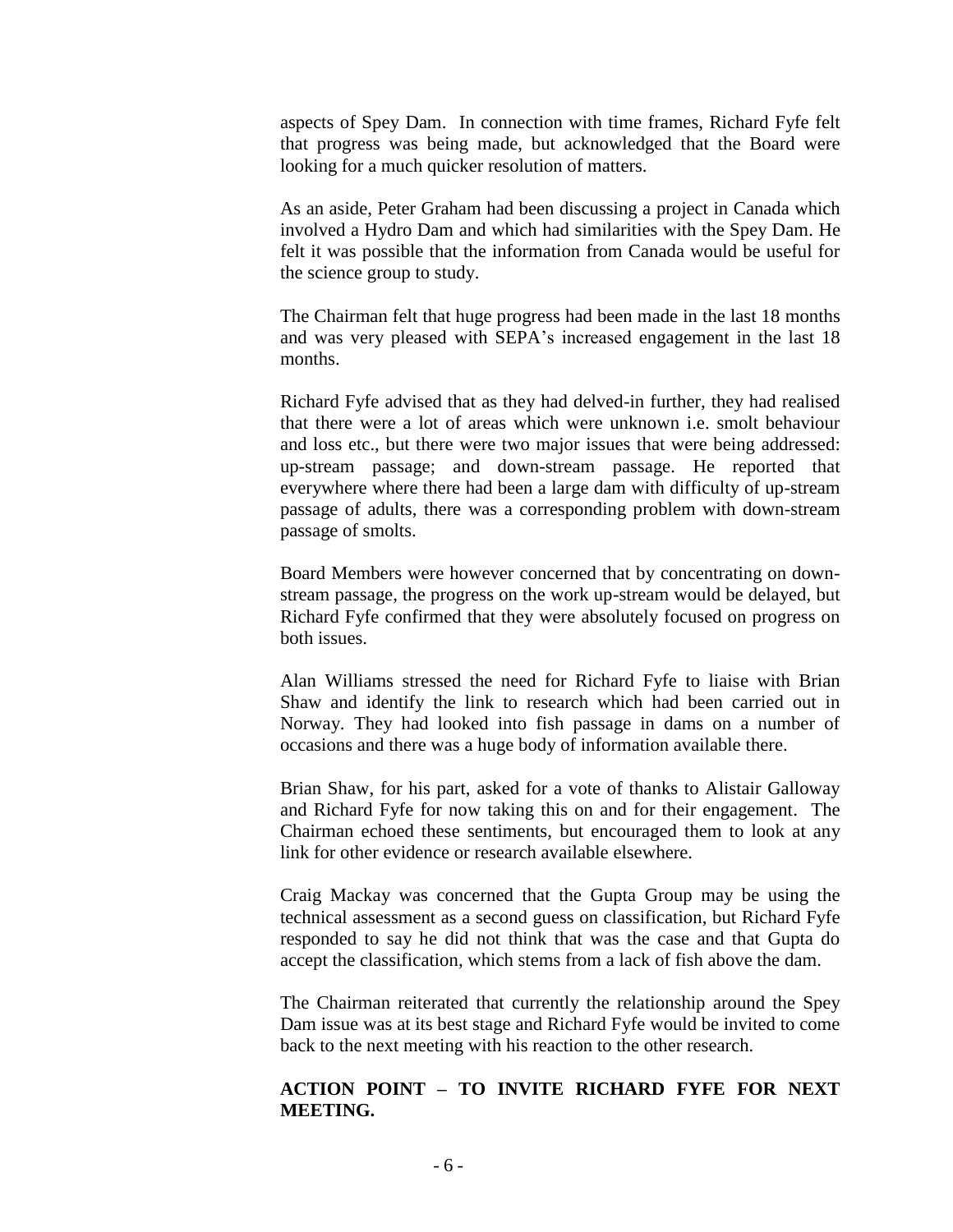- 5 Predator Control
- Q Angus Gordon Lennox enquired whether it was possible to reapply for the sawbill licence, given that the previous application had been based on earlier counts and now there appeared to be increased numbers.
- A In response the Director confirmed that sawbill licensingprocedures were being looked at as part of a review, but at present there was no current mechanisim to do this. He was also particularly concerned about the lack of knowledge on populations of sawbills aongst the regulators.

Brian Shaw felt that there could be a number of reasons for higher numbers in October and there was something to be said for concentrating Bailiff effort to move on or scare birds away when they are seen at the riverside.

Angus Gordon Lennox remained concerned about the double standards demonstrated by regulators in restricting broodstock measures, but not providing sufficient quotas to control predators.

6 Seals

See report.

7 Fisheries Management Scotland

In general terms, the Chairman was pleased that FMS had now matured and were recognised as a promoter of fisheries interests across Scotland.

- Q Peter Graham asked whether FMS had a particular policy on stocking, given that the Government was looking at developing their own policy.
- A The Chairman reported that there was now a draft policy being discussed with Simon Dryden and Alan Wells, which would be issued shortly.
- Q Angus Gordon Lennox enquired whether this might impact what the Board were currently doing, but the Chairman felt that it would not, although definitions would become much clearer. Discussion on who was the proper stocking authority would also take place as there had been conflict between the control of stocking-out, which was the Board's responsibility, and broodstock capture licenses, which were the responsibility of the Government. It was likely that the Government's policy would have a presumption against enhancement stocking, but mitigation and restoration would still be allowed. The definitions between the two would be tightened-up significantly. He felt that FMS would continue to fight the Board's corner, but the final decision would be with Scottish Government.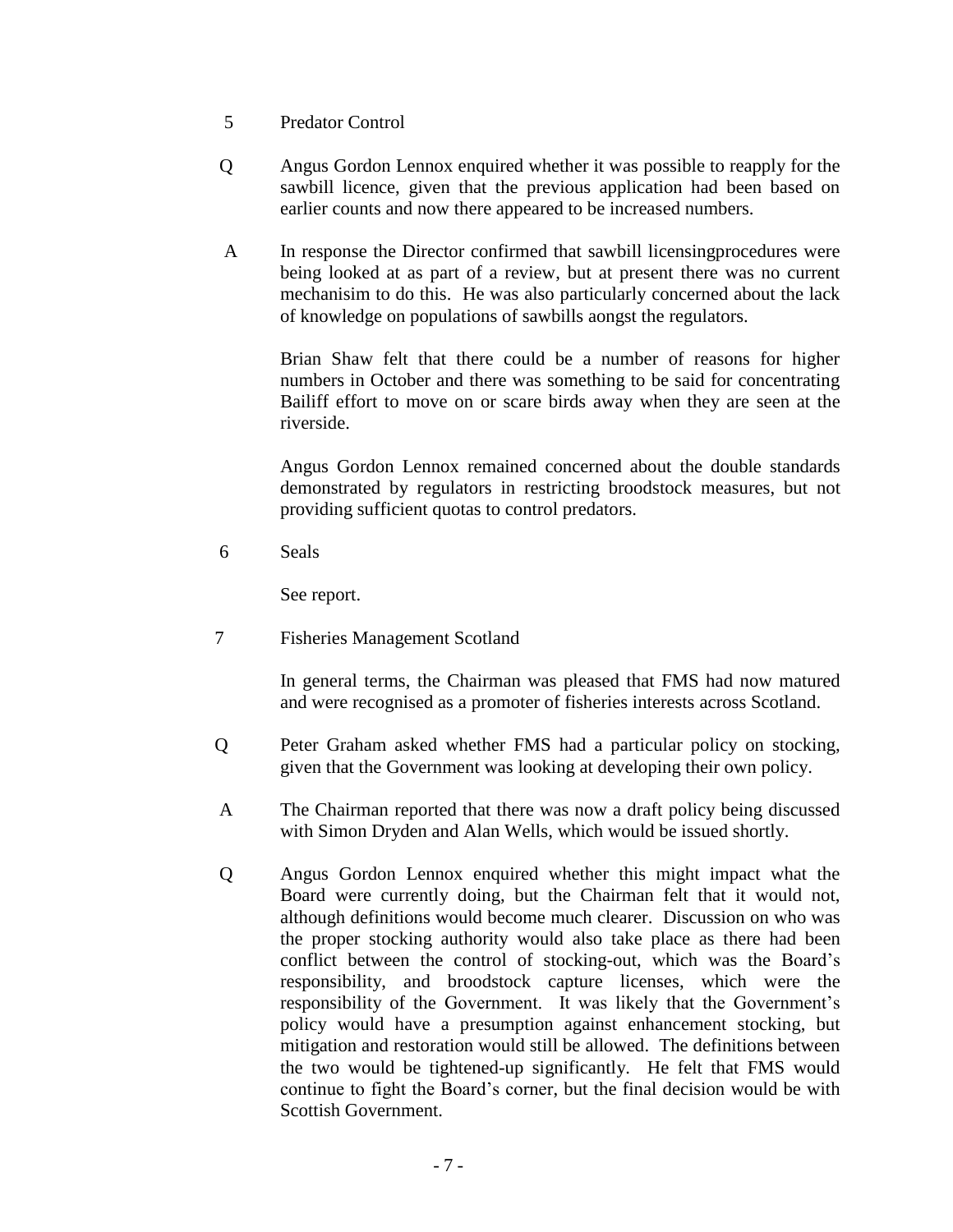Jen Heatley agreed that matters really rested on the definitions of enhancement, mitigation and restoration and would be focused on minimal impact.

8 Atlantic Salmon Trust

The Director's recommendation would be to support the project wholeheartedly. The issues were unlikely to be revised substantially but, Mark Bilsby was seeking 100 tags to be purchased by the Board, so authority for the Board to underwrite this to the sum of £12,000 was requested.

Brian Shaw felt that the tags proposed were suitable and the concept of research was good. If the Board were to put up 100 tags, then the Atlantic Salmon Trust would contribute another 50.

Angus Gordon Lennox would write to anglers on behalf of the Spey Fishing Trust to request contributions, but there was a suggestion that the Board might have to underwrite matters if donations were not sufficient.

Peter Graham indicated that there had been a lot of debate in the Scientific Committee about the size of the tags, because the larger tag is likely to be more lethal and may be pointless as a result. He had suggested two separate projects, one in the river with 5mm tags and one in the estuary with 7mm tags and the Biologist had also suggested a control experiment with dummy tags. This was supported by the Board as an important addition.

The Scientific Committee had recommended two separate experiments, but it was noted that if the project as currently stated went ahead and there were losses, the Board would be blamed for mis-managing the River.

Angus Gordon Lennox suggested that the Board should express its concerns, but support the Missing Salmon Project in principle and explain that the Board's concern was in-river loss as a result of the size of the tag.

Some Board Members felt that they could only support a 5 mm tag experiment and some only the 7 mm if conducted in the marine environment.

The Director advised that the Board were being asked to support 7mm tags for an "in-river study" and the Biolgist added that this was an experiment which would be ongoing in other rivers and would be taking a regional approach.

Alan Williams felt that if the larger tags were used in-river, the result would be flawed and this was supported by other Board Members.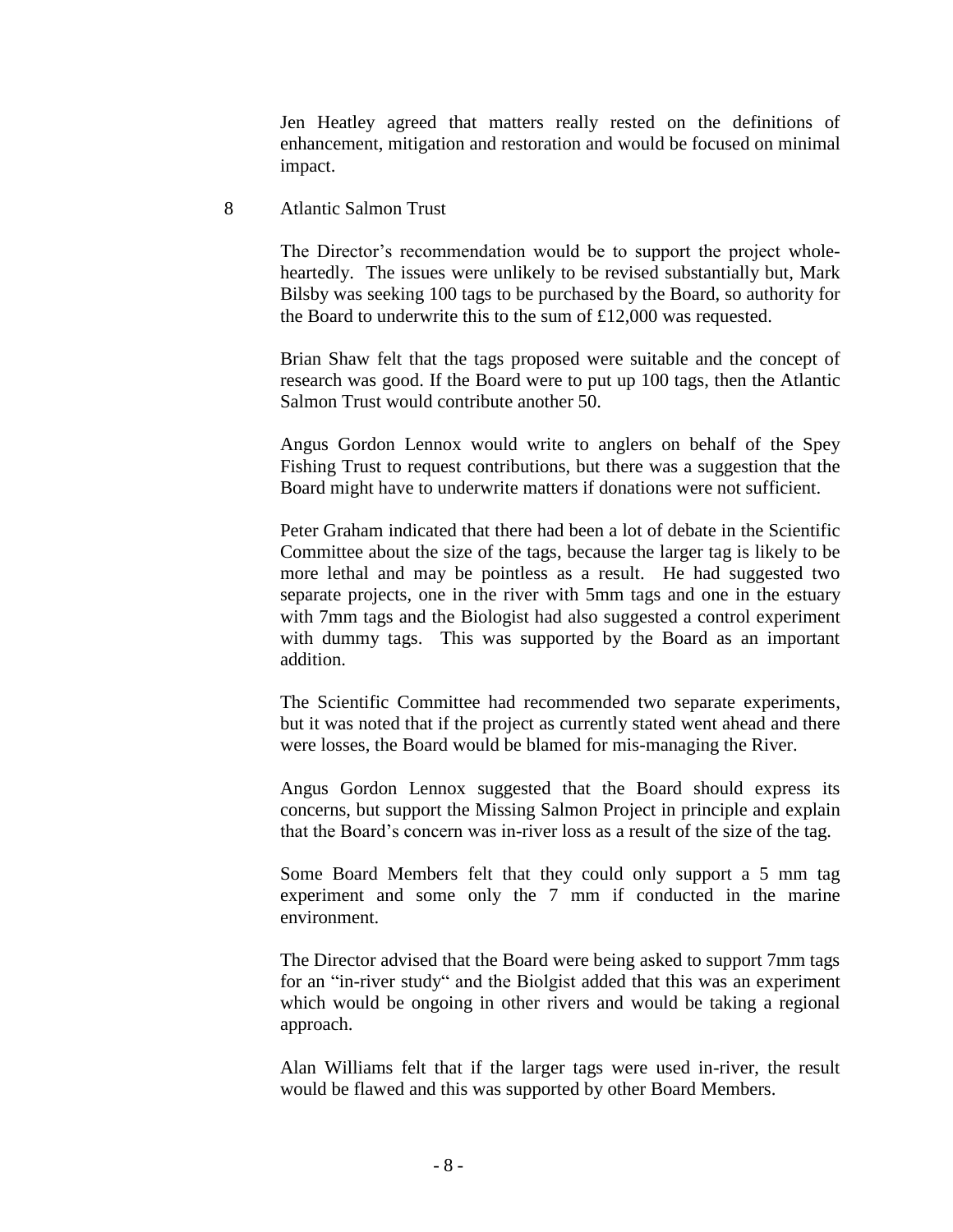In summary, it was resolved to look at the marine phase and the Board agreed to underwrite up to £12,000 to provide for up to 100 tags to monitor estuarine and marine survival, **but not** in-river. This was because of the flaws in the in-river monitoring as currently proposed, on the basis of the likely risk of mortality with 7mm tags and the confusion between the different experiments.

9 Education and Development

See report

10 Spey Catchment Initiative

See report

### **5. SPEY SCIENTIFIC COMMITTEE**

Peter Graham reported on the recent discussions with the Spey Scientific Committee which involved: -

5.1 Scientific Planning

This was a process of identifying short-, medium- and long-term plans and would be reported on shortly.

5.2 Water Chemistry

Long discussions had been undertaken with the impact of metals such as copper within the river and the effect on the chemical balance of the water. There was a focus on metal pollution, rather than naturally occurring metals and the Committee were looking at copper bio-accumulations. The information would be shared with Richard Fyfe and with SEPA, but this was an area that the Committee would look at further.

For his part, Richard Fyfe advised that the vast majority of the Spey meets water quality parameters within the Water Framework Directive, but he accepted that there were some peaks in certain areas.

Peter Graham agreed and indicated that this was why the Committee were looking at this aspect and would invite someone from SEPA to attend and discuss. The question that the Committee were specifically addressing was "was the quality of water in the river as good as it could be?".

### **6. TRIENNIAL ELECTION PREVIEW**